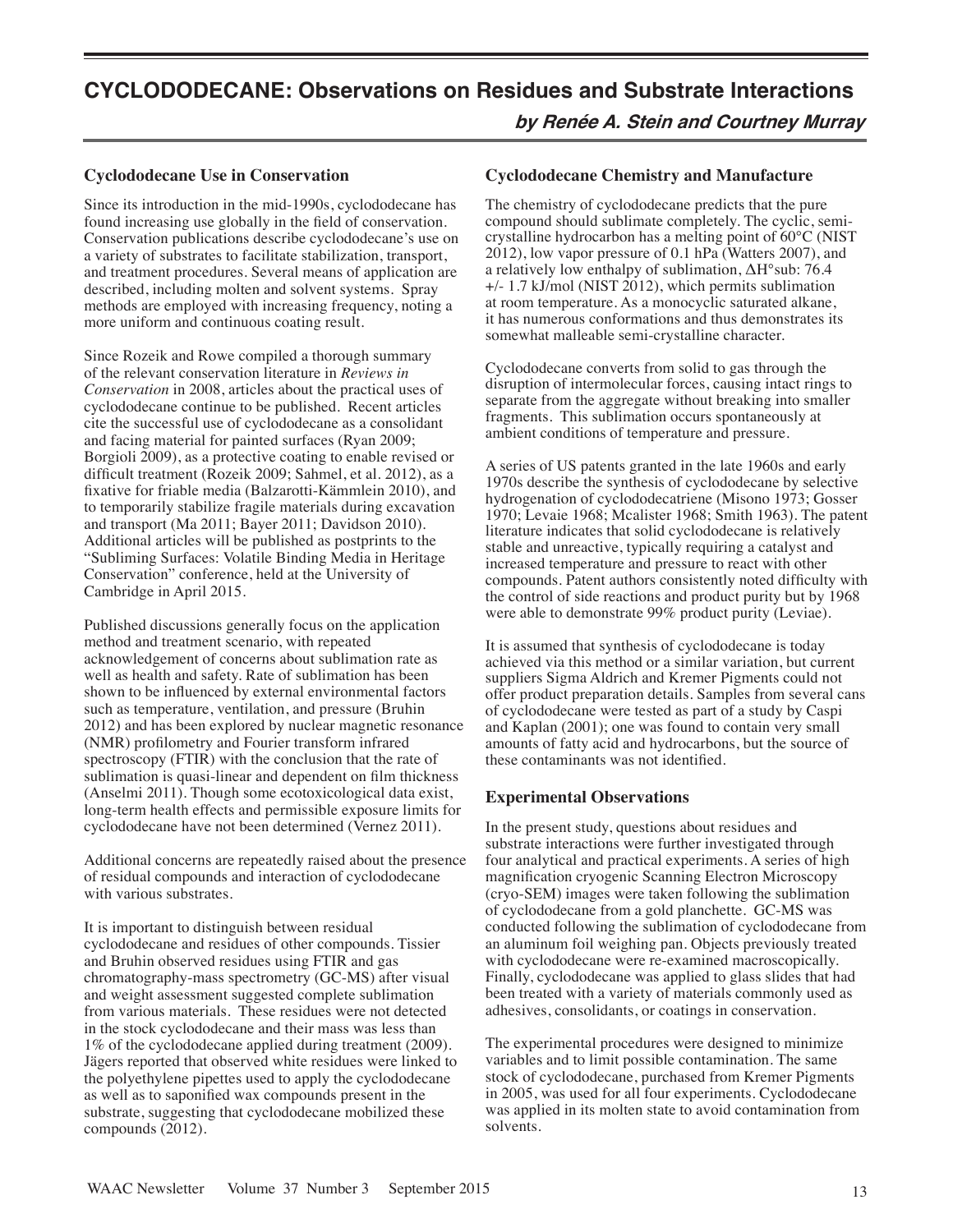# **CYCLODODECANE: Observations on Residues and SubstrateInteractions, continued**

# **1. Cryo-SEM imaging**

A new BAL-TEC gold planchette with a flat-bottomed well measuring 1.4mm in diameter was first cleaned by sequential sonication for approximately five minutes in distilled water, reagent grade acetone, and finally reagent grade methanol. The empty planchette was placed in the cryo-preparation stage, cooled under liquid nitrogen, chromium-coated, inserted in the field emission SEM, and imaged at  $-120^{\circ}$ C.<sup>1</sup> The microscope was operated at 10kv and images were digitally captured at increasing magnifications from 40x to 10,0000x.

Once removed from the microscope, this planchette was re-cleaned, and a small piece of solid cyclododecane was placed into the well with stainless steel tweezers. The planchette was heated on a hot plate at 70°C for a few minutes to melt the cyclododecane. It was covered with an inverted shallow plastic dish to prevent dust accumulation and was allowed to sit at room conditions. After seven days, the planchette was again chromium-coated and imaged under cryo conditions.

Comparing images of the planchette before and after treatment with cyclododecane and its subsequent sublimation, it was evident that the bulk of consolidant had readily departed. The surface area of the planchette well was too small to flush with solvent for further analysis.

### **2. GC-MS analysis**

An aluminum foil weighing pan was rinsed with acetone, allowed to evaporate and then warmed on a hot plate at 100°C to dry. The empty pan was weighed on a digital scale to one-hundredth of a gram, and one gram of solid cyclododecane was placed into each pan using stainless steel tweezers.

The pan was heated on a hot plate at 70°C to melt the cyclododecane, and the temperature was raised to 85°C for one minute to produce a more level layer. The pan was placed under an elevated plastic box to limit dust accumulation while also promoting air circulation. The cyclododecane was allowed to sublimate at room conditions for approximately eight weeks until it was no longer visible to the naked eye and the pan had returned to its empty weight.

1. Cryo-SEM imaging was accomplished at the Robert P. Apkarian Integrated Electron Microscopy Core at Emory University. Procedures for imaging cyclododecane under cryogenic conditions in a scanning electron microscope were developed for a separate study to examine how the temporary consolidant interacts with porous substrates (Murray et al., 2015).

2. GC-MS analysis was conducted by Applied Technology Services, Inc. The agilent GC-MS system consisted of a model 7890A gas chromatograph with split/ splitless injection port and a model 5975C mass selective detector. A HP-5MS 5% Phenyl Methyl Siloxane column (30m, 250μm diameter, 1μm film

The pan was rinsed with 500uL of hexanes, and this rinse solution was analyzed via GC-MS.<sup>2</sup>

Comparison spectra were also collected from the hexanes, an unused pan rinsed with hexanes, and solid cyclododecane dissolved in hexanes. The detection limit was estimated to be approximately 100ppb. The spectra from the treated and untreated pans were the same within instrumental precision. All impurities in the samples were also seen in the solvent and were therefore determined to originate from the solvent or the column. These results suggest that the cyclododecane was uncontaminated, sublimated completely, and did not leave behind derivative compounds.

### **3. Re-evaluation of objects previously treated with Cyclododecane**

Several objects that were previously treated with cyclododecane in preparation for transport were visually evaluated for the presence of surface alterations such as a deposit, bloom, or haze that might relate to their prior treatment with cyclododecane.

A limestone column capital in The Cloisters/ Metropolitan Museum of Art was treated in 1999 with cyclododecane, applied both in 3:1 Shellsol OMS:xylenes solution and as a melt (Stein, et al. 2000). Ceramic vessels in the National Museum of the American Indian were treated in 2001 with molten cyclododecane (Caspi and Kaplan 2001). A painted linen fragment with glue and textile backing in the Michael C. Carlos Museum of Emory University was faced in 2010 with molten cyclododecane on tissue. None of the conservators who examined these objects at the authors' request observed any visible surface alterations on the previously treated objects.

#### **4. Glass slides coated with conservation materials and treated with Cyclododecane**

Glass microscope slides were washed with Aquet glassware soap, rinsed with acetone, and dried with Kimwipes. Using a glass stir rod, an approximately 1-inch area of each slide was coated with one of several conservation materials (see Table 1).

thickness) was used with helium as the carrier gas at a flow rate of approximately 1ml/min and linear velocity of approximately 36.6 cm/sec. The injection port temperature was 280°C at 8.16 psi and a total flow rate of 1ml/min. Injections were carried out in split mode with a split ratio of 20:1 and split flow rate of 20ml/ min. The temperature was held at 55°C for 2.5 minutes, then ramped at 20°/min to 115°C and then 10°/min to 280°C, and held at the final temperature for 2 minutes, giving a total run time of 24 minutes. MS analysis was carried out in scan mode with a transfer line temperature of 230°C and temperature of the quadrapole ion source at 150°C. Scan parameters were low mass 29.0 and high mass 352.0 with a threshold of 50.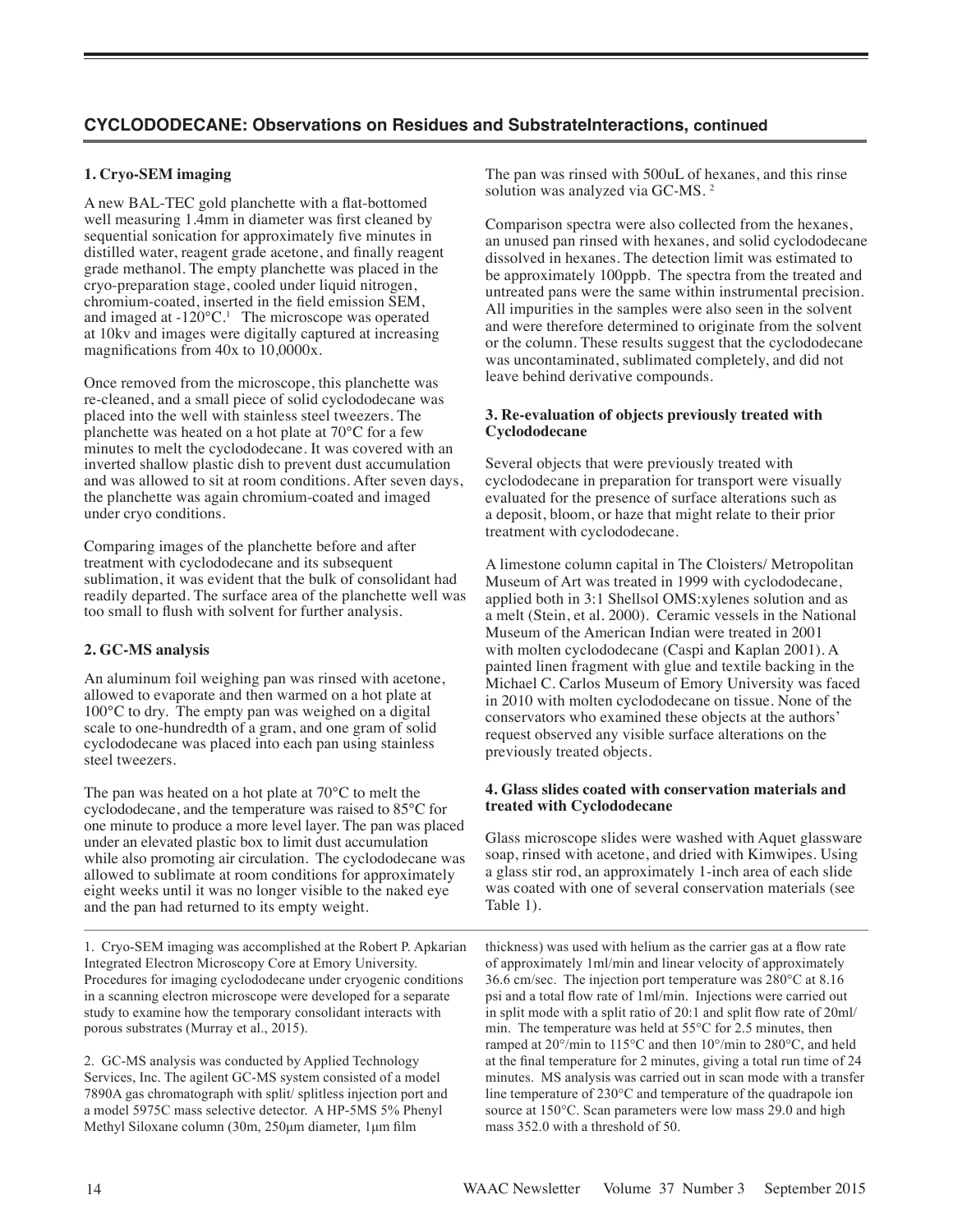# **CYCLODODECANE: Observations on Residues and SubstrateInteractions, continued**

The coated slides were allowed to dry overnight and were digitally photographed. A small piece of cyclododecane was placed on each slide with stainless steel tweezers and then melted in place with a heated spatula, forming a layer that partially covered both coated and uncoated areas of the slide. As this experiment was designed to be practical, the amount of cyclododecane delivered to each slide was not weighed, and the thicknesses of the resulting layers were not measured.

The treated slides were digitally photographed. The cyclododecane was allowed to sublimate under room conditions. After approximately three weeks, the slides were examined through a stereobinocular microscope and compared with images take before sublimation.

A thin deposit remained on the coated and uncoated areas of the slides with PVA-AYAF, B-72, Multiwax, and Bowling Alley Wax. The slides coated with the waxes clearly appeared to have a more generous application of cyclododecane, which would require longer to sublimate. It is also possible that the sublimation was slowed by the presence of the chemically similar waxes.

The uncoated and coated areas of the other slides appeared unchanged by the application and subsequent sublimation of the cyclododecane. The surfaces of the glass and the conservation materials were not visibly deformed, etched, or otherwise physically altered. No haze, film, or residue appeared to be present.

Figure 1 presents a detail of the glass slide coated with carnauba wax and treated with cyclododecane, viewed

#### **Table 1. Adhesives and Preparation Methods**

| <b>Adhesive</b>                                     | <b>Preparation Method</b>                       |
|-----------------------------------------------------|-------------------------------------------------|
| Jade 403                                            | commercially prepared, undiluted                |
| Rhoplex AC234                                       | commercially prepared, undiluted                |
| Fish Glue (Veritas)                                 | commercially prepared, undiluted                |
| Butvar B-98                                         | dissolved in ethanol                            |
| Klucel G                                            | $1\%$ (w/v) in ethanol                          |
| <b>PVA-AYAF</b>                                     | $15\%$ (w/v) in ethanol                         |
| Paraloid B-72                                       | $40\%$ (w/v) in acetone, diluted                |
| Aquazol 200                                         | $20\%$ (w/v) in 1:1<br>ethanol: deionized water |
| Multiwax X-145A                                     | as purchased                                    |
| Bowling Alley Wax<br>$(100\% \text{ Carnauba wax})$ | as purchased                                    |

Note: Commercially prepared adhesives had been previously opened. Other adhesive solutions were not prepared for this experiment, so could have been contaminated through prior use.

under magnification after more than three weeks of sublimation. Less cyclododecane appears to remain on the uncoated glass than on the carnauba wax coating. The partially sublimated cyclododecane layer has a very porous gauzy appearance, more so on top of the carnauba wax. Streaks in the carnauba wax coating are visible through the cyclododecane layer.





#### **Conclusions**

The cryo-SEM imaging and GC-MS analysis indicate that cyclododecane sublimates completely. Objects previously treated with cyclododecane do not appear to be altered as a result of the treatment, suggesting that the temporary coating does not react with substrate materials nor causes changes to them over time.

The porosity of the treated surface as well as its chemical affinity for hydrocarbon compounds may influence cyclododecane's rate of sublimation, as do the amount and thickness of cyclododecane applied.

The very "quick-n-dirty" tests with coated glass slides suggest that the cyclododecane does not visibly interact with a variety of commonly used conservation materials; further analytical investigation would be worthwhile.

It is important to distinguish between residual cyclododecane and residues of other unknown compounds. The chemistry of cyclododecane and these experimental results indicate that residual cyclododecane will sublimate with time. Anything left behind after complete sublimation could be a contaminant.

As with any material manipulated for use in conservation, there is opportunity for contamination by manufacturing, tools or equipment, solvents, and handling. The heat, solvent, and/ or movement of the consolidant system within a substrate could also cause interactions with materials present in the substrate.